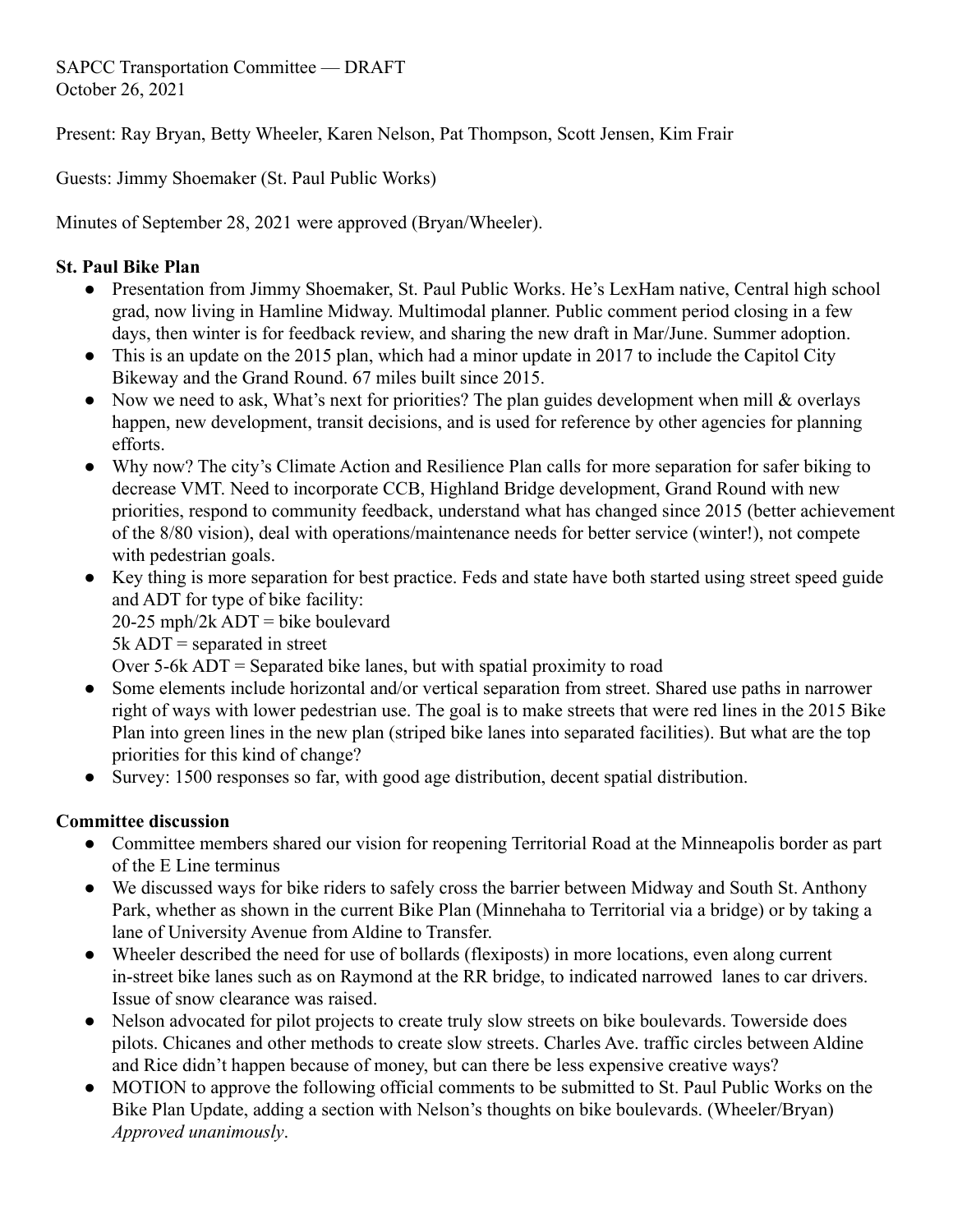• Send the comments to Jimmy Shoemaker and Sean Kershaw at SPPW and Mitra Jalali, including the West Midway and Westgate E Line/Territorial map illustrations.

## **Official comments on the St. Paul Bike Plan update from the St. Anthony Park Community Council**

A crucial missing link in St. Paul's bike network is a **safe connection between Hamline-Midway and South St. Anthony Park** and across south St. Anthony Park to Minneapolis. We see several possible methods to achieve this:

- Bridge the railroad and warehouse barrier by converting a lane of University Avenue from Cleveland/Transfer to Aldine to create a two-way cycle track, OR by building an off-road connection between Charles/Minnehaha and Territorial Road, as was indicated in the 2015 Bike Plan (see attached map).
- In either case, cross South St. Anthony Park with a safe bike route along Territorial Road OR Charles/Territorial to the city border.
- Officially connect Territorial Road (between Berry and Bedford) to SE Fourth Street in Minneapolis. This part of Territorial is currently private land instead of public right of way. A conversion to public right of way could be combined with the placement of Metro Transit's E Line northern terminus on Berry Street (see attached map).

### **Improve connections from/to the western edge of the Grand Round**:

- **Raymond to the Transitway**: Heavy truck traffic on Energy Park Drive causes almost all people on bikes to use the sidewalks currently to connect between the U of M Transitway and Raymond. The new bike lanes on Energy Park Drive east of Raymond end in a dangerous situation.
- **Wabash Run**: Connect Pelham to the new park in Westgate with either a bike lane across Wabash Ave. or ideally a bike bridge on the railroad bridge that flanks the Wabash street bridge.
- **Kill the Last Sharrow**: Solve the north-bound sharrow on the block of Raymond between University and Myrtle. This is the worst spot in the entire Grand Round, especially since it's near a high-vehicle-traffic area, including semis from the nearby WestRock plant.
- **Connect Pierce Butler to the Transitway**, across the path of the Grand Round.
	- o **Capp Road Parallel**: An off-road trail from Robbins west of Raymond (with the Grand Round connecting at Robbins), along the rail yard, leads to Capp Road and the north end of Vandalia.
	- o **Ellis for Bikes**: In the planned rebuild of Ellis, incorporate bike lanes to Transfer and therefore Pierce Butler.

**Extend the Midtown Greenway across the Mississippi** from Minneapolis, and incorporate that into a network within St. Paul:

- Build an off-road Greenway trail through South St. Anthony Park and Union Park along the railroad right of way near I-94, connecting to the Ayd Mill Road bike trail and the St. Anthony Ave. bike lanes (connecting to Allianz Field).
- Connect the Greenway trail cleanly to the Grand Round at Pelham (without steps).
- Work with Minneapolis to connect the Stadium Village/Prospect Park spur to the Greenway along the westbound railroad right of way.

### **E Line BRT official comments**

Motion to provide official SAPCC comments about Metro Transit's E Line:

St. Anthony Park Community Council supports locating bus stops on the far side of traffic signals and building stops in ways that allow for future protected bike lanes. The council also strongly supports bus-only lanes on Hennepin Avenue and University Avenue/4<sup>th</sup> Street. We have detailed comments on the location of the north terminus at Westgate (attached). The key element: One single stop on Berry Street, so that passengers have safe transfer access to other buses and the Green Line at Westgate Station. (Nelson / Jensen) *Approved unanimously*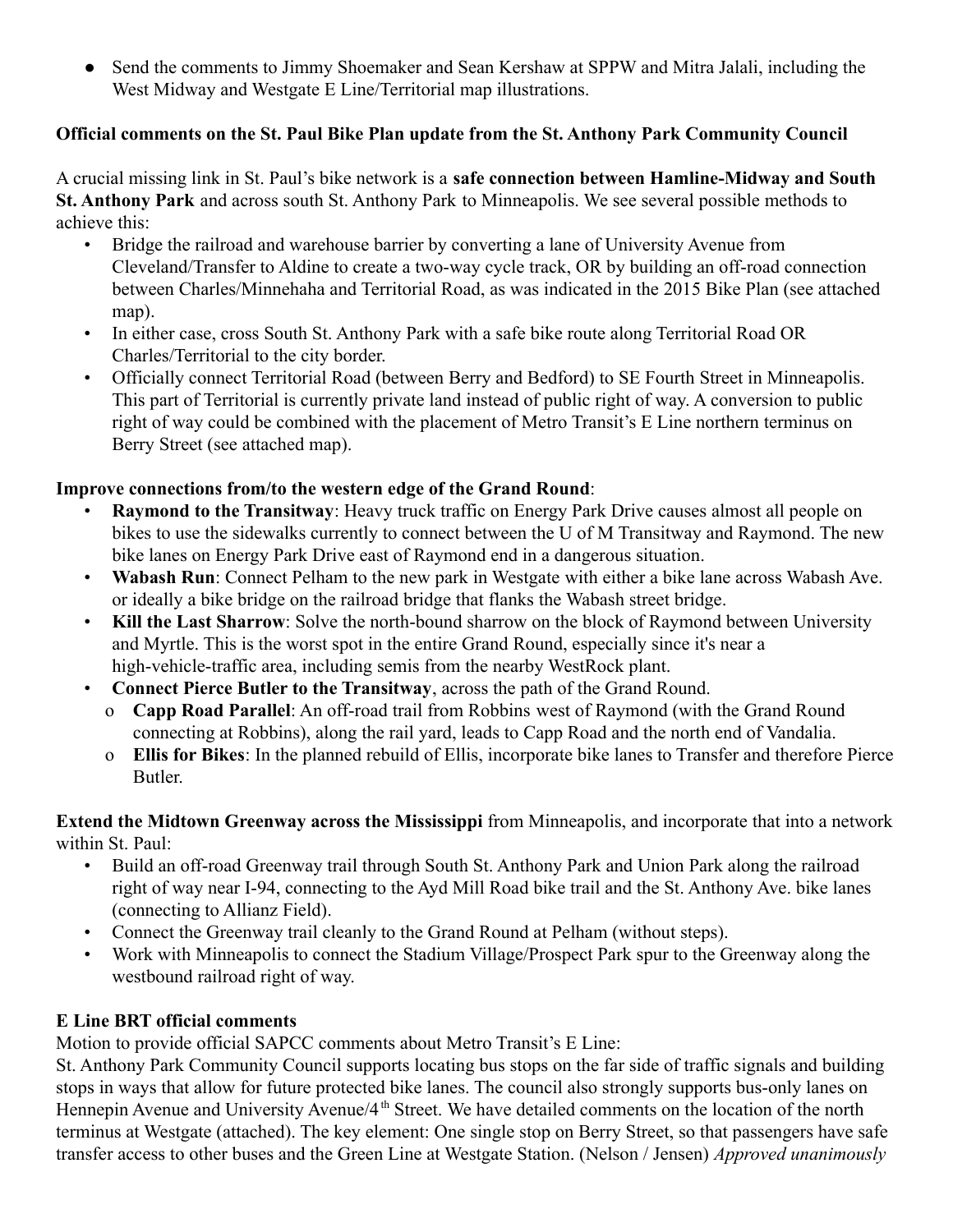#### **Ramsey County speed limits**

Wheeler attended a Ramsey County commissioners' workshop about speed limits on county roads. County staff gave a presentation. She was impressed that the commissioners understood the need to lower speed limits. They wanted to find ways to mitigate problems with state statutes. The presentation will be posted soon. Letters of support to the commissioners would be good because they will get pushback if/when they lower speed limits. Wheeler is going to write individual letters of thanks to commissioners, urges others to do so. She'll send the presentation link and key times in the recording to watch. Ramsey County has the most urban streets of all counties in the state AND the highest crash rate on county roads.

### **Territorial project update**

- Seal Street painting is done yay for everyone who helped!! Kada was great to work with. We have gotten several requests for info on how to do it, and notice on social media for both this and the crosswalk.
- Benches the Seal Street corner pad is approved for bench installation and the Carleton pad was just marked out perpendicular to Territorial on the east end of the new sidewalk. Should be poured soon. Our bench designer/builder team was selected from the RFQ responses, Austin Watanabe, who works in association with Alchemy Architects, so the look will be modernist. He did a bench in Triangle Park in Prospect Park a block from Pratt School, very usable and durable. Jessica is coordinating.
- Mitra Jalali has worked with us to find additional STAR money from her budget for a mural on the Murphy Rigging building corner next to the Carleton bench, and it can be spent in May/June 2022, so we can do a little bit more leisurely process to get that done.

### **Update on street issues, including the ones around Union Flats**

- The Territorial crosswalks at Raymond were repainted (they were completely gone). Waiting and hoping the county will repaint the ones on Energy Park at Raymond, which are also completely gone. The county public works department has been asked several times, including now by SPPW.
- The last bit of bike lanes on Territorial next to the Exeter construction were repainted
- Beth Stiffler at SPPW apologizes about the misplacement of the Your Speed sign on Raymond near Hampden and says it will be moved to Raymond north of the railroad trestle, where it was supposed to go.
- Beth Stiffler responded about the Union Flats concerns we raised at the last meeting. Thompson passed along the Dominium site manager's name to her (thanks to Manu J. for getting the contact info). Public Works may want to have us hold a public session on the driveway, drop off idea, and maybe night plow route topics.
- Thompson should ask Beth Stiffler about the ped crossing signs at Carleton... can they be put up? We all wonder if the future bench and mural may not have more effect on driver behavior.
- We should redo the pedestrian count before it gets much colder. Or in spring? But if we do it now we can use it in the grant reports.
- Semi truck parking on Hampden: In reference to the posted signs, Public Works says chassis = the cab, though it can also mean a trailer without an intermodal box on it. There's nothing they can do about illegally parked trucks — the only thing to do is call parking enforcement, 651-291-1111 to report. You have to give the address, your name, phone number, and the license plate. They will ask how long it's been there. The other thing Beth S. said is that NO vehicle is allowed to be parked in the same spot for more than 48 hours. Jensen pointed out that we should probably confine ourselves to watching the streets closest to Union Flats, such as the block of Hampden immediately north of Territorial (and of course the blocks that flank the building, but those don't usually have the problem), since building residents probably don't park much more than a block away anyway.

#### **Safe Routes to School grant opportunities**